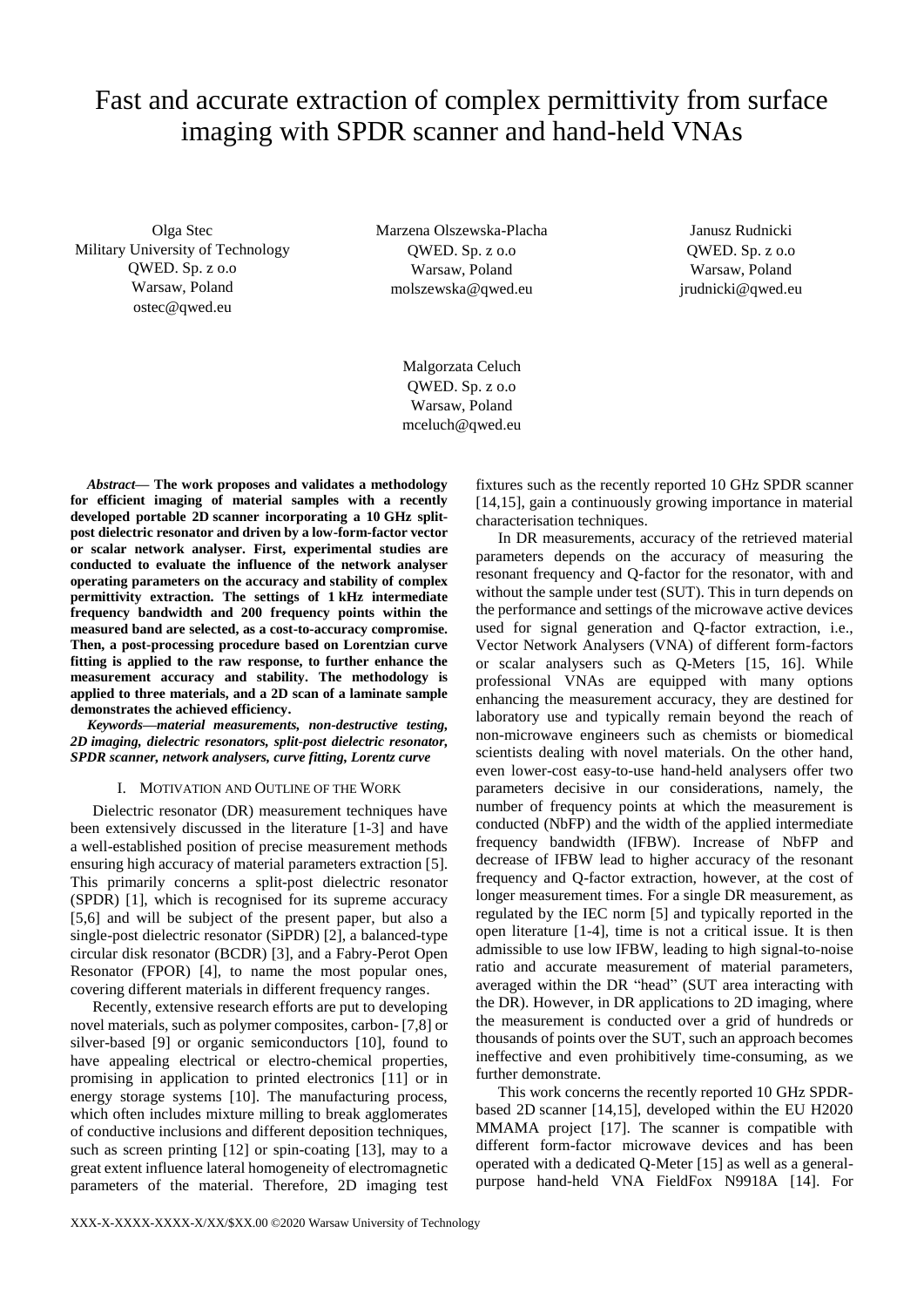reference, herein we also connect the scanner in its test (static) mode to a fully-fledged bench-top Keysight N5245A PNA-X, further called LabVNA. Our goal is to propose a material characterisation methodology producing accurate and stable 2D maps of complex permittivity within acceptable measurement times. This is accomplished in two steps:

- Through a series of experiments utilising both FieldFox and LabVNA, and three SUTs of different materials, we study the accuracy and stability of SPDR measurements. We heuristically select such settings of IFBW and NbFP, which appeal as a good starting point for further post-processing.
- We implement a post-processing procedure based on fitting the raw measured data to the theoretical Lorentzian resonance curve.

We finally demonstrate that the proposed approach enhances the accuracy and stability of SPDR measurements and allows efficiently imaging our target samples.

## II. STABILITY AND ACCURACY OF SPDR MEASUREMENTS

Fig. 1 shows a photo of the portable scanning setup after [14,15] connected to FieldFox. The Master Unit Control Application (MUCA) mechanically controls the scanner and invokes microwave measurements. Two example curves of power transmission through the empty resonator are presented in Fig. 2. With the increased intermediate frequency bandwidth, the noise content increases. Using raw measurements, the user extracts the resonant frequency as the frequency  $f_0$  where the  $|S21|$  curve has a maximum, and Qfactor from the 3dB bandwidth, calculated between the two points closest to *f0* from left (*fmin*) and right (*fmax*), where |S21| drops by 3dB. It is deduced from Fig. 2 (and confirmed by our numerous experiments) that in the presence of the noise, the shift of the extracted  $f_0$  caused by the noise may be up or down in frequency (even though the maximum value of noisy |S21| will always be overestimated); the frequencies *fmin* and *fmax* will always be too close to *f0*, resulting in the underestimated 3dB bandwidth and overestimated Q-factor.

Professional VNAs often come with firmware, which accurately extracts the resonant frequency and 3dB bandwidth from noisy curves, often based on both amplitude and phase of S21. Similarly, professional microwave engineers are able to perform a kind of "smoothing" and "averaging" by just carefully observing the displayed curves. In our MMAMA project work on portable devices for use in a broad range of material industries [17], we need to rely on raw |S21| measurements. Moreover, the resonant frequencies and Q-factors need to be automatically extracted, converted to the material data, and presented to a non-microwave specialist. As such, we can afford to make a (single) reference measurement of the empty SPDR with low IFBW; however, during the scanning, as fast operation (and hence as high IFBW) as reasonably accurate are needed.



Fig. 1. A photo of the imaging system built of (from right to left) the 2D SPDR scanner with a quartz sample, FieldFox, and a laptop running MUCA.



Fig. 2. Example power transmission through the empty SPDR measured at 200 frequency points, with two different IFBW settings of Field Fox, corresponding to SNR of ca. 50 dB (IFBW=10Hz) and SNR of ca. 30 dB  $(IFBW=30kHz)$ .



Fig. 3. Example raw measurements of quartz, in the system of Fig. 1, for different settings of IFBW (colours) and NbFP (squares ocircles); the cross marks the result of the proposed post-processing of the least-accurate raw measurement.

Fig. 3 presents an example set of FieldFox measurements of a quartz sample. Herein and further in this work, the empty SPDR is characterised with the lowest available IFBW=10Hz and the highest available number of 500 frequency points per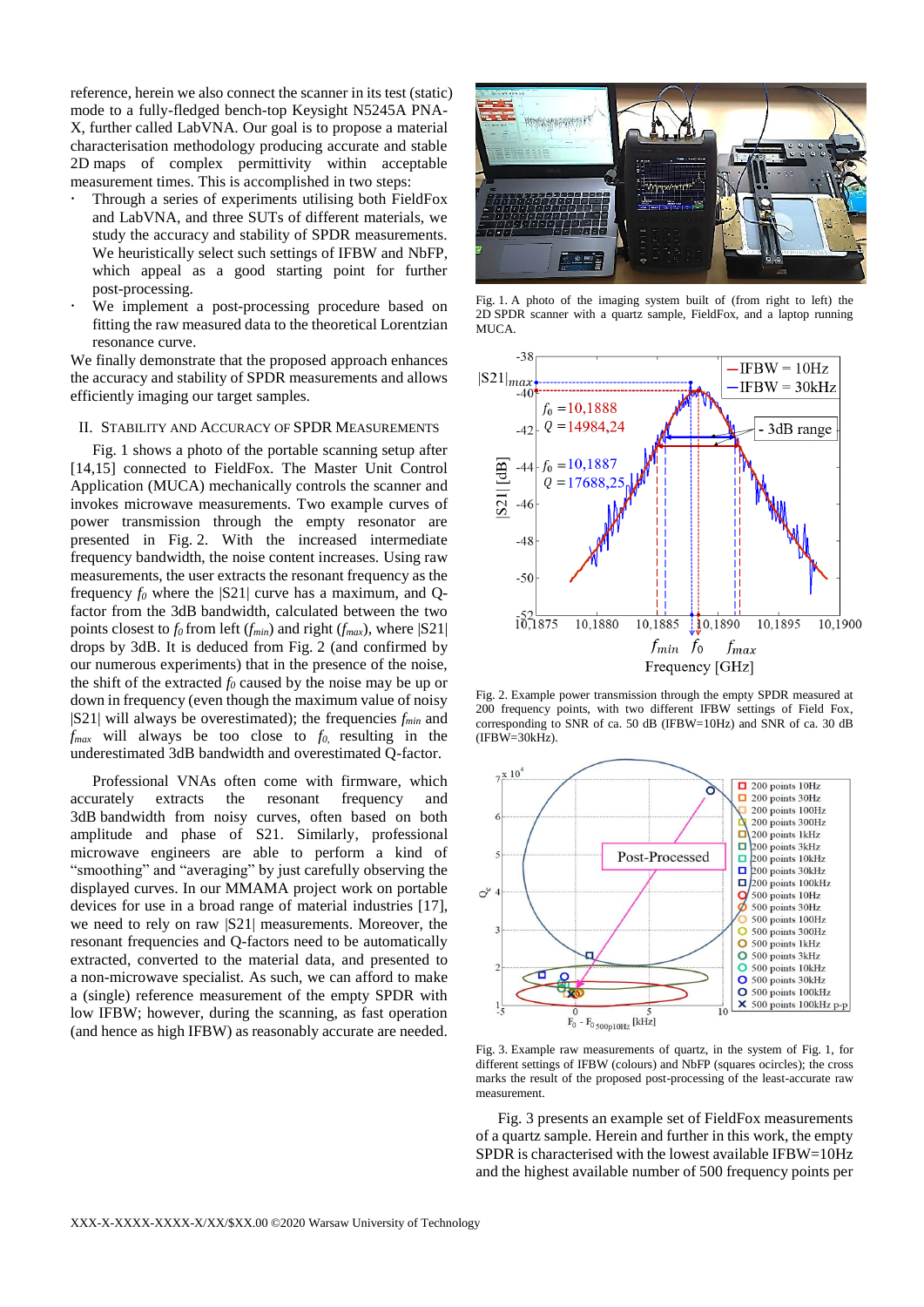frequency band. Here, also one measurement of the SPDR loaded with quartz is performed with the above settings, for reference, and then a series of measurements  $(F_c, Q_c)$  have been made with IFBW varying between 10 Hz (red marks in Fig. 3) and 100 kHz (navy blue), and either 200 (squares) or 500 (circles) frequency points. The results of Fig. 3 confirm that high IFBW (navy blue) imposes the noise, which leads to de-tuned resonance and overestimated Q-factor. We actually see that the results can be grouped into three "clouds" depending on IFBW, from accurate red through intermediate green up to inaccurate blue. The value of NbFP is less relevant.

We finally postulate that the choice of NbFP=200 and IFBW=1 kHz (brown square) produces the result in close proximity of the most accurate measurement, in a reasonably short time (ca. 156 times shorter than needed with the highest precision of NbFP=500 and IFBW=10 Hz). Validation of this claim will be presented in Section IV.

## III. MEASUREMENTS FITTING TO LORENTZIAN CURVE

The methodology proposed in this work assumes performing fast and potentially rough measurements of |S21| (but with the above selected values of IFBW and NbFP, being a compromise between accuracy and time) and afterwards applying a post-processing algorithm to smooth the curve of |S21| and enhance the accuracy of the extracted material parameters. Several curve-fitting algorithms to different analytical curves have been tested, using e.g. polynomials of different order, and the best results have been obtained by fitting to a Lorentzian resonance curve:

$$
z(f) = \frac{z_0}{\sqrt{1 + Q^2 \left(\frac{f}{f_0} - \frac{f_0}{f}\right)}}\tag{1}
$$

where  $z_0$  stands for amplitude in resonance,  $\hat{O}$  is a quality factor,  $f_0$  is resonant frequency.



Fig. 4. Resonant frequency de-tuning and Q-factor decrease caused by a laminate SUT, measured in the system of Fig. 1 with FieldFox (IFBW=1kHz, NbFP=200): two extreme series of measurements, raw and post-processed.

Notably, the function in (1) represents impedance variation versus frequency for a simple RLC resonant circuit. In the case of dielectric resonators for material measurements, which are high-Q and typically weakly coupled to the microwave system (see |S21| below-40dB in Fig. 2), this function is also a good approximation of the

transmission, which explains its relevance to our postprocessing approach. With reference to Fig. 2, we now apply the post-processing to the most extremely diverged result for the raw measurement of quartz (navy blue circle, IFBW=100 kHz) and we see that it is transformed into a navy blue cross, in the proximity of the most accurate (lowest IFBW) raw measurements.

## IV.EXPERIMENTAL VALIDATION

We further consider a piece of a laminate as a sampleunder-test. We perform many series of measurements in the system of Fig. 1, in the same room but on several different days, hence in somewhat different ambient conditions. Before each series, we measure the empty SPDR (producing *F<sup>e</sup>* and *Q<sup>e</sup>* in Fig. 4) and then measure the SPDR loaded with SUT several times (producing  $F_s$  and  $Q_s$  in Fig. 4). In Fig. 4, blue and magenta crosses mark the results of the two apparently most diverged measurement series. Our postprocessing procedure (respective circles) correctly reveals higher losses (lower  $Q_s$ ) than those obtained from the raw data. Also, each of the "clouds" of circles is more focused than its corresponding "cloud" of crosses, which implies a better short-term stability of complex permittivity measurements. The proposed post-processing algorithm can therefore be considered as contraction mapping, though a corresponding mathematical proof is beyond the scope of this work.

The distance between the two "clouds" of circles in Fig. 4 represents the long-term stability of our measurement methodology and should be within the accuracy requirements dictated by the standards [5,6] which average to 0.3% for flat homogeneus SUTs of uniform thickness.

We verify our compliance with the SPDR accuracy standards for three samples: the already considered quartz and laminate, and a piece of foam. Table I shows their permittivities and loss tangent obtained with a professional LabVNA (Keysight N5245A PNA-X), with its most accurate settings (and longest measurement times).

In the system of Fig. 1, we perform several series of fast measurements of all SUTs with FieldFox. Within each series, we extract dielectric constants and loss tangents, and calculate their average values as well as spread (within each series). For each SUT, the results collated in Tables II and III correspond to the two series, which produce the lowest and highest values of its average dielectric constant. For quartz and foam, the relative discrepancy (long term stability) is within 0.2%, i.e., within the rule-of-thumb 0.3% standard. For laminate, the discrepancies reach 0.98%, which is attributed to the SUT's thickness nonuniformity, which adds to the measurement accuracy margin as explained in [1,5,6].

TABLE I. REFERENCE DIELECTRIC CONSTANT AND LOSS TANGENT EXTRACTED WITH LABVNA MEASUREMENTS

| SUT          | REFERENCE FROM LabVNA (NbFP 1000, IFBW<br>$10Hz$ ) |        |  |  |
|--------------|----------------------------------------------------|--------|--|--|
|              | ډ,                                                 | tano   |  |  |
| Foam         | 1,1281                                             | 0,0031 |  |  |
| Ouartz       | 3,8248                                             | 0,0002 |  |  |
| Laminat<br>e | 3,6857                                             | 0.0049 |  |  |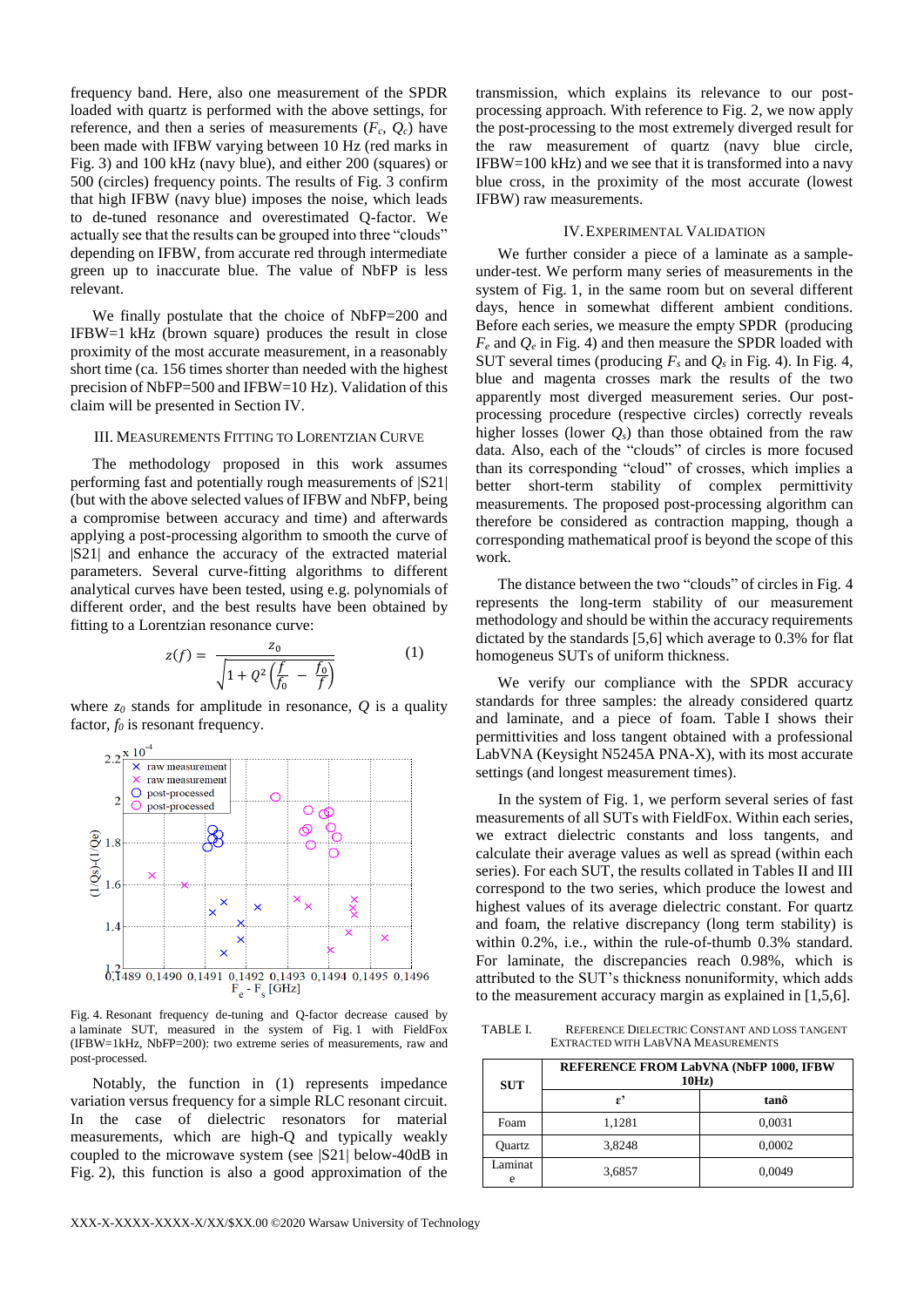| <b>SUT</b> | Field Fox (NbFP 200, IFBW 1kHz) short term |                                                                   |                |                                                         |  |
|------------|--------------------------------------------|-------------------------------------------------------------------|----------------|---------------------------------------------------------|--|
|            | raw                                        |                                                                   | post-processed |                                                         |  |
|            |                                            | $tan\delta$                                                       | £,             | $tan\delta$                                             |  |
| Foam       | $1,1280 \pm 0,0013$                        | $0.0027 \pm 0.0002$ 1.1281 $\pm 0.0004$ 0.0027 $\pm 0.0002$       |                |                                                         |  |
| Ouartz     |                                            | $3,8253 \pm 0,0007$ 0,00011±0,00006 3,8254±0,0004 0,00017±0,00002 |                |                                                         |  |
|            | Laminate $3,6790\pm0,0050$                 |                                                                   |                | $0,0036\pm0,0004$ 3.6806 $\pm0,0013$ 0.0046 $\pm0,0003$ |  |

TABLE II. SHORT-TERM STABILITY OF MATERIAL PARAMETERS EXTRACTED FROM RAW AND POST-PROCESSED FIELDFOX MEASUREMENTS: SERIES 1 "BLUE"

TABLE III. SHORT-TERM STABILITY OF MATERIAL PARAMETERS EXTRACTED FROM RAW AND POST-PROCESSED FIELDFOX MEASUREMENTS: SERIES 2

| <b>SUT</b> |        | Field Fox (NbFP 200, IFBW 1kHz) short term |                                                               |               |                   |  |
|------------|--------|--------------------------------------------|---------------------------------------------------------------|---------------|-------------------|--|
|            | raw    |                                            | post-processed                                                |               |                   |  |
|            |        | £,                                         | $tan\delta$                                                   | £,            | $tan\delta$       |  |
|            | Foam   | $1,1296\pm0,0008$                          | $0,0029 \pm 0,0003$                                           | 1,1295±0,0004 | $0,0033\pm0,0001$ |  |
|            | Ouartz |                                            | $3,8240\pm0,0008$ 0.00012±0,000043,8243±0,00050,00017±0,00003 |               |                   |  |
|            |        | Laminate 3,6775±0,0010                     | $0,0034\pm0,0003$ $B,6766\pm0,0002$ $0,0045\pm0,0001$         |               |                   |  |



Fig. 5. Loss tangent map of a 15 mm x 15 mm laminate SUT, obtained from raw (left) and post-processed (right) FieldFox measurement with IFBW=1 kHz and NbFP=200. The right image would not not visibly differ from the high-precision scan (IFBW=10 Hz, NbFP=500).

Having demonstrated the accuracy of the proposed approach, we now show its efficiency in surface imaging. We scan a 15 mm x 15 mm sample of a laminate, placed on a microwave-transparent background of 31 mm x 31 mm, with a spatial resolution of 1 mm, resulting in 961 measurement grid points. Admittedly, the 8 mm margins around the SUT are scanned to accommodate the head of our 10 GHz SPDR (ca. 16 mm in diameter). This provides the necessary information for further planned resolution enhancement with the Space Domain Implicit Technique (SDI) after [18].

The total imaging time of 961 grid points with the system of Fig. 1, with the previously selected FieldFox settings (IFBW=1 kHz, NbFP=200), and including the postprocessing of Section III and material parameter extraction, is around 1 h 33 min. The images of the loss tangent obtained from the raw (left) and post-processed (right) data are shown in Fig. 5. Clearly, the latter image is more uniform within the SUT, while the first one is corrupted by the measurement noise. - The edges are diluted in both cases, due to the finite SPDR head, and edge resolution enhancement by SDI will be subject of future work.

Now, consider the SUT interior of 10 mm x 10 mm. The average values and spread of the loss tangent images

produced from the raw and post-processed data, respectively, are 0.0035±0.0013 and 0.0047±0.0005. The latter values are within the previously (Tables II and III) observed spread from the reference LabVNA measurement (Table I). To the contrary, losses extracted from the raw data are underestimated and corrupted by 2.5x bigger spread over the SUT interior.

For comparison, the same scan performed with the most accurate FieldFox settings (IFBW=10 Hz, NbFP=500) would require ca. 3 days, producing permittivity images of the same quality (in terms of average and spread) as that of Fig. 5, right. This is not only 50 times slower than the proposed approach, but hardly acceptable for industrial materials characterisation.

## V. CONCLUSIONS

We have proposed a methodology for fast and accurate imaging of material surfaces with the SPDR scanner and low form-factor network analyser. When FieldFox is applied in this role, the settings of NbFP=200 and IFBW=1 kHz (corresponding to SNR of ca. 40dB) have been selected to allow fast and reliable measurements, while the effects of noise are suppressed by curve-fitting of the raw |S21| results to a Lorentz resonance curve. It has been shown that:

- post-processed results reduce the spread of material parameters (compared to raw measurements), and reveal the actual losses (otherwise underestimated due to the noise),
- material parameters extracted from the post-processed fast FieldFox measurements are in excellent agreement with the reference LabVNA measurements complying with the standards [5,6],
- measurement efficiency is improved ca.50 times, compared to measurements taken with low IFBW settings of FieldFox.

While some of our parameter choices have been based on intuitively selected data sets, the complete data will be uploaded on the MMAMA website [17], in accordance with the EC requirements for Open Innovation. This will also facilitate more rigorous data statistics by future researchers.

### ACKNOWLEDGMENT

This project has received funding from the European Union's Horizon 2020 research and innovation programme (H2020-NMBP-07-2017) under grant agreement MMAMA No. 761036.

### REFERENCES

- [1] J. Krupka, A. P. Gregory, O. C. Rochard, R. N. Clarke, B. Riddle, and J. Baker-Jarvis, "Uncertainty of complex permittivity measurements by split-post dielectric resonator technique", *J. Eur. Ceramic Soc*., vol. 21, pp. 2673-2676, 2001.
- [2] J. Krupka and J. Mazierska, "Contactless measurements of resistivity of semiconductor wafers employing single-post and split-post dielectric-resonator techniques," *IEEE Trans. Instr. Meas*., vol. 56, no. 5, pp. 1839-1844, Oct. 2007.
- [3] K. Tanabe, Y. Kobayashi, and S. Tanaka, "Numerical analysis of eigenvalue solution of disk resonator (short papers)," *IEEE Trans.Microw. Theory Techn..*, vol. 23, no. 6, pp. 508–511, Jun 1975.
- [4] T. Karpisz, B. Salski, P. Kopyt, and J. Krupka, ..W-band measurements of low-loss dielectrics with Fabry-Perot Open